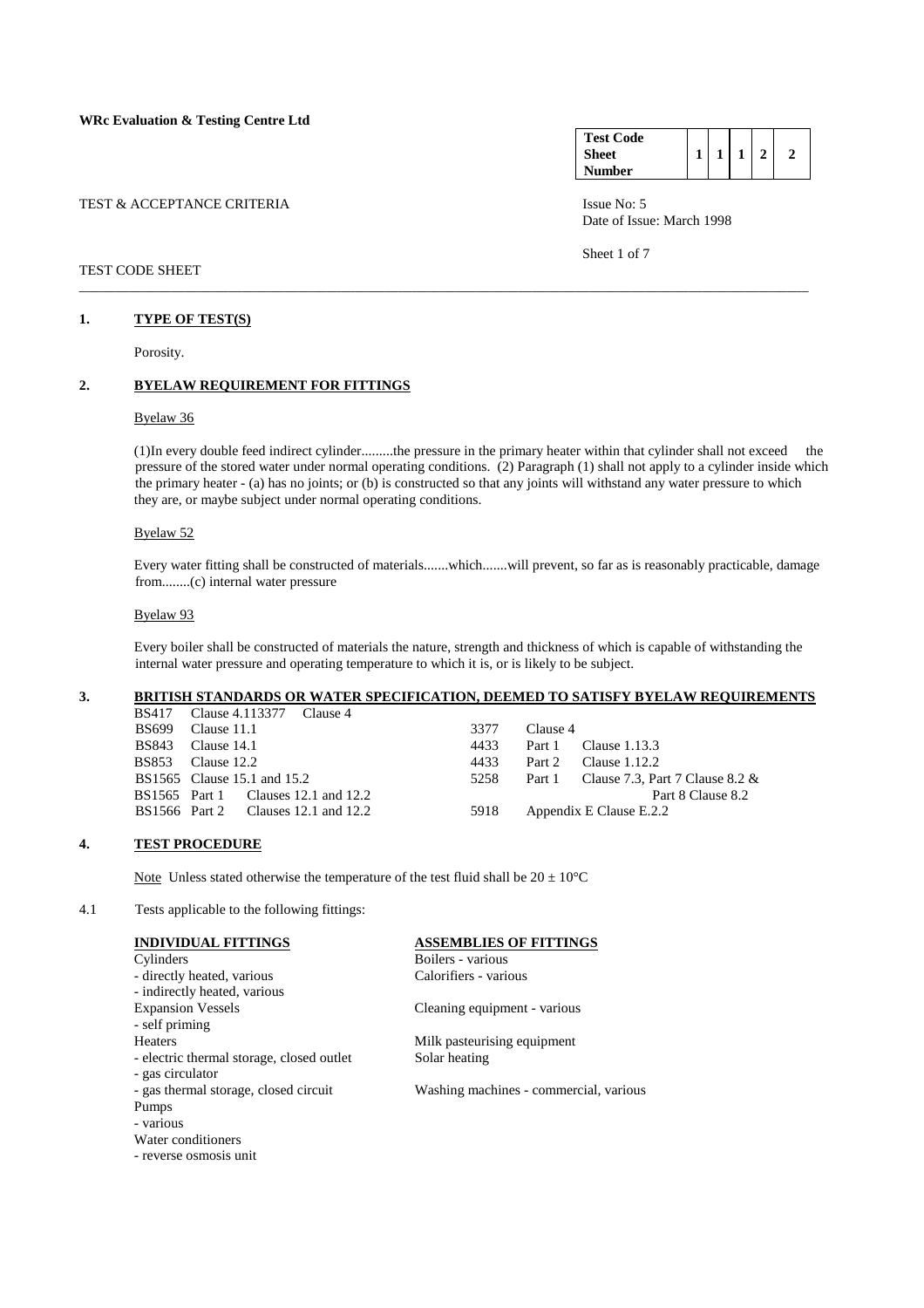| <b>Test Code</b> |  |  |  |
|------------------|--|--|--|
| <b>Sheet</b>     |  |  |  |
| Number           |  |  |  |

 Issue No: 5 Date of Issue: March 1998

Sheet 2 of 7

# **(A) NON BS FITTINGS**

# TEST METHOD

A hydraulic pressure equal to 1.5 times the claimed maximum operating pressure rating  $(± 0.2 \text{ bar within the range})$ 1 bar - 4 bar or  $\pm$  0.5 bar within the range of 4 -30 bar) shall be applied to those parts of the fitting(s) that will be subjected to water pressure under working conditions. The appropriate test pressure shall be raised with water at ambient temperature, and maintained at that level for a period of  $1$  hour  $\pm 5$  minutes. For fittings comprising separate parts requiring different test pressures each part shall be tested separately.

\_\_\_\_\_\_\_\_\_\_\_\_\_\_\_\_\_\_\_\_\_\_\_\_\_\_\_\_\_\_\_\_\_\_\_\_\_\_\_\_\_\_\_\_\_\_\_\_\_\_\_\_\_\_\_\_\_\_\_\_\_\_\_\_\_\_\_\_\_\_\_\_\_\_\_\_\_\_\_\_\_\_\_\_\_\_\_\_\_\_\_\_\_\_\_\_\_\_\_\_\_\_\_

\_\_\_\_\_\_\_\_\_\_\_\_\_\_\_\_\_\_\_\_\_\_\_\_\_\_\_\_\_\_\_\_\_\_\_\_\_\_\_\_\_\_\_\_\_\_\_\_\_\_\_\_\_\_\_\_\_\_\_\_\_\_\_\_\_\_\_\_\_\_\_\_\_\_\_\_\_\_\_\_\_\_\_\_\_\_\_\_\_\_\_\_\_\_\_\_\_\_\_\_\_\_\_

# **(B) BS FITTINGS**

As detailed in extracts from relevant BS's given below.

# **(i) BS 417: Part 2 . Galvanised mild steel ..........cylinders**

### TEST METHOD

#### Clause 4.11

 Testing of cylinders.........cylinders shall be filled with water and withstand for a period of at least 5 minutes, the appropriate test pressure given.........

\_\_\_\_\_\_\_\_\_\_\_\_\_\_\_\_\_\_\_\_\_\_\_\_\_\_\_\_\_\_\_\_\_\_\_\_\_\_\_\_\_\_\_\_\_\_\_\_\_\_\_\_\_\_\_\_\_\_\_\_\_\_\_\_\_\_\_\_\_\_\_\_\_\_\_\_\_\_\_\_\_\_\_\_\_\_\_\_\_\_\_\_\_\_

Grade A Test pressure  $483 \text{kN/m}^2 (4.77 \pm 0.5 \text{ bar})$  Max working head of water 30m Grade B Test pressure  $276kN/m^2 (2.72 \pm 0.2 \text{ bar})$  Max working head of water 18m Grade C Test pressure  $138 \text{kN/m}^2 (1.36 \pm 0.2 \text{ bar})$  Max working head of water 9m

................... and shall not show any leak or any significant permanent distortion.

## **(ii) BS 699 Copper direct cylinders for domestic purposes**

#### TEST METHOD

Clause 11.1 .......each cylinder shall be tested by subjecting it to an internal pressure equal to......

Grade 1 Test pressure  $3.65$  bar ( $+0, -0.2$  bar) Max. working head  $25m$ 

Grade 2 Test pressure 2.20 bar  $(+0, -0.2$  bar) Max. working head 15m

Grade 3 Test pressure 1.45 bar  $(+ 0, -0.2$  bar) Max. working head 10m

Grade 4 Test pressure 1.0 bar (+ 0, - 0.2 bar) Max. working head 6m

 ......Applied.........hydraulically for a period of not less than 5 minutes.......and shall not show any leak or any significant distortion as a result of this test.

\_\_\_\_\_\_\_\_\_\_\_\_\_\_\_\_\_\_\_\_\_\_\_\_\_\_\_\_\_\_\_\_\_\_\_\_\_\_\_\_\_\_\_\_\_\_\_\_\_\_\_\_\_\_\_\_\_\_\_\_\_\_\_\_\_\_\_\_\_\_\_\_\_\_\_\_\_\_\_\_\_\_\_\_\_\_\_\_\_\_\_\_\_\_\_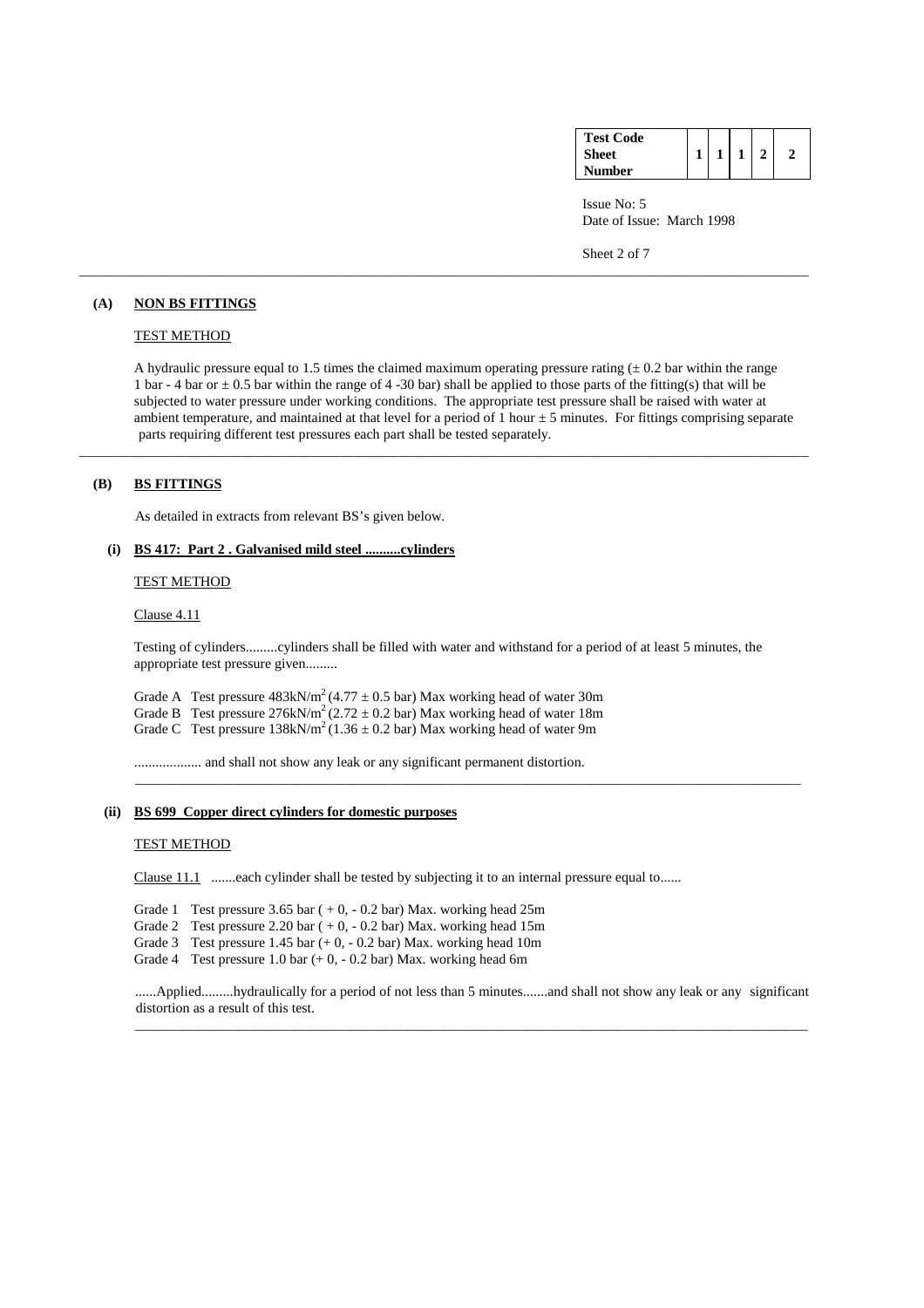| <b>Test Code</b> |  |  |  |
|------------------|--|--|--|
| Sheet            |  |  |  |
| Number           |  |  |  |

 Issue No: 5 Date of issue: March 1998

Sheet 3 of 7

## **(iii) BS 843 Thermal storage electric water heaters**

## TEST METHOD

Clause 14.1 - Pressure tests

 Every water heater .......shall be tested by subjecting it to an internal pressure equal to that specified below, applied ........hydraulically for a period of not lesst than 5 minutes......and shall not show any leak or appreciable permanent distortion.

\_\_\_\_\_\_\_\_\_\_\_\_\_\_\_\_\_\_\_\_\_\_\_\_\_\_\_\_\_\_\_\_\_\_\_\_\_\_\_\_\_\_\_\_\_\_\_\_\_\_\_\_\_\_\_\_\_\_\_\_\_\_\_\_\_\_\_\_\_\_\_\_\_\_\_\_\_\_\_\_\_\_\_\_\_\_\_\_\_\_\_\_\_\_

\_\_\_\_\_\_\_\_\_\_\_\_\_\_\_\_\_\_\_\_\_\_\_\_\_\_\_\_\_\_\_\_\_\_\_\_\_\_\_\_\_\_\_\_\_\_\_\_\_\_\_\_\_\_\_\_\_\_\_\_\_\_\_\_\_\_\_\_\_\_\_\_\_\_\_\_\_\_\_\_\_\_\_\_\_\_\_\_\_\_\_\_\_\_\_\_\_\_\_\_\_\_

Cistern fed for 15m max. working head 2.2 bar  $(+ 0 - 0.2$  bar) Cistern fed for 10m max. working head  $1.45$  bar ( + 0 - 0.2 bar)

# **(iv) BS 853 Calorifiers**

## TEST METHOD

Clause 12.2 Hydraulic test

.......each completed coil or tube battery of a calorifier shall be hydraulically pressure tested to 1.5 times the design pressure or 0.25 N/mm<sup>2</sup> (2.5 bar) whichever is the greater ( $\pm$  0.2 bar in the range 1 bar - 4 bar). The secondary side of each calorifier shall be hydraulically tested to 1.5 times the design pressure or the following, whichever is the greater.

(a)  $0.25$  N/mm<sup>2</sup> (2.5 bar for grade A calorifier ( $\pm 0.2$  bar) (b) 0.15 N/mm<sup>2</sup> (1.5 bar for grade B calorifier ( $\pm$  0.2 bar)

> In all cases the hydraulic test pressure shall be maintained for a period of not less than 30 minutes, during which time there shall be no signs of leakage.

\_\_\_\_\_\_\_\_\_\_\_\_\_\_\_\_\_\_\_\_\_\_\_\_\_\_\_\_\_\_\_\_\_\_\_\_\_\_\_\_\_\_\_\_\_\_\_\_\_\_\_\_\_\_\_\_\_\_\_\_\_\_\_\_\_\_\_\_\_\_\_\_\_\_\_\_\_\_\_\_\_\_\_\_\_\_\_\_\_\_\_\_\_\_\_

# **(v) BS 1565 Galvanised mild steel indirect cylinders**

#### TEST METHOD

Clause 15.1 Primary heaters

 the heaters shall be filled with water and subjected for a period of at least five minutes to the appropriate test pressure specified .......(see below).

Clause 15.2 Complete cylinders

cylinders shall be filled with water and subjected for a period of 5 mins  $\pm$  10 seconds to the appropriate test pressures specified........(see below). The primary heater shall be empty during this test.

Class B Tested 276 kN/m<sup>2</sup> (2.72  $\pm$  0.2 bar) Max permissible working head = 18m Class C Tested 138 kN/m<sup>2</sup> (1.36  $\pm$  0.2 bar) Max permissible working head = 9m Heaters and cylinders shall not show any leakage or permanent distortion during, or as a result of these tests. \_\_\_\_\_\_\_\_\_\_\_\_\_\_\_\_\_\_\_\_\_\_\_\_\_\_\_\_\_\_\_\_\_\_\_\_\_\_\_\_\_\_\_\_\_\_\_\_\_\_\_\_\_\_\_\_\_\_\_\_\_\_\_\_\_\_\_\_\_\_\_\_\_\_\_\_\_\_\_\_\_\_\_\_\_\_\_\_\_\_\_\_\_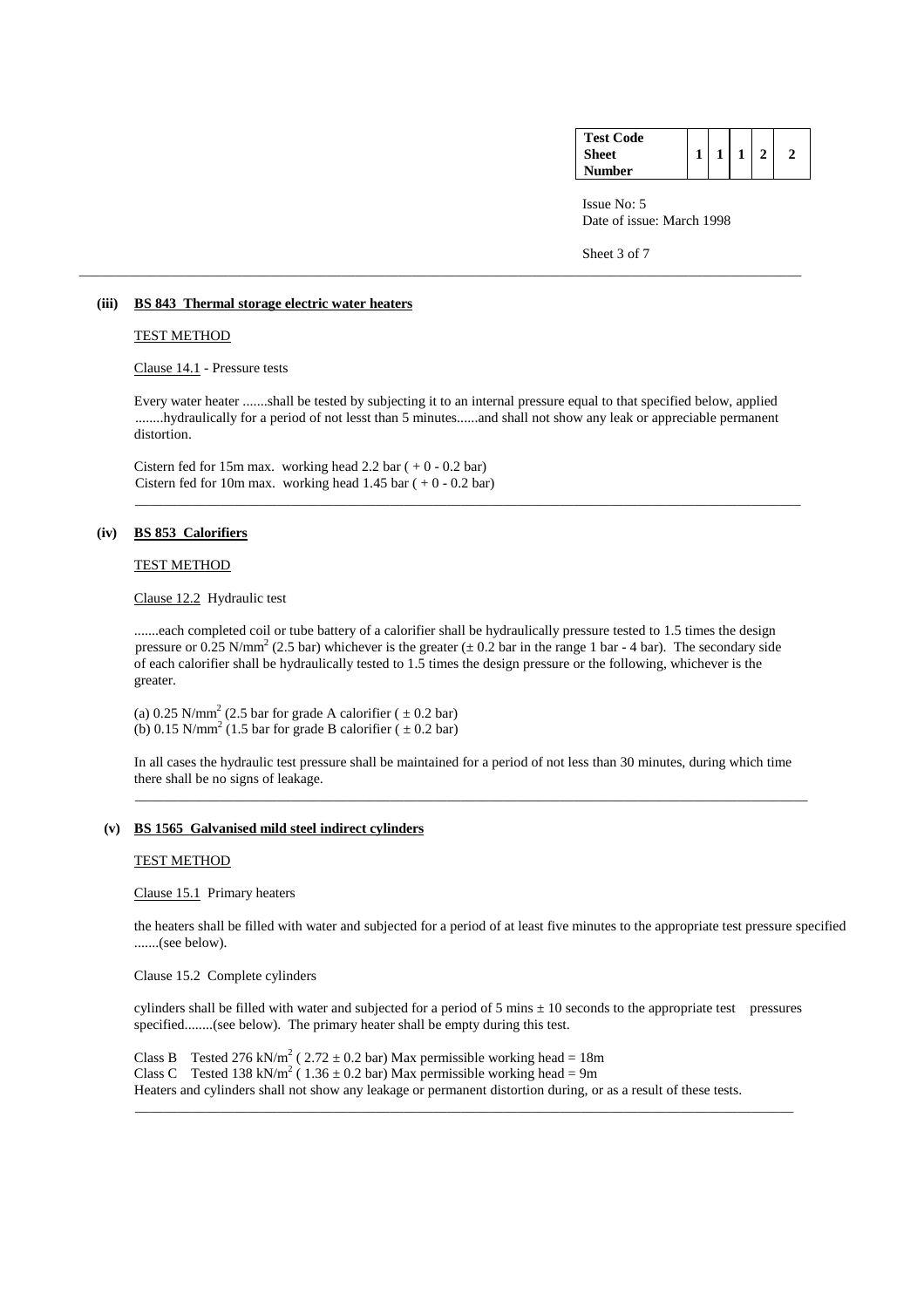| <b>Test Code</b> |  |  |  |
|------------------|--|--|--|
| <b>Sheet</b>     |  |  |  |
| <b>Number</b>    |  |  |  |

Issue No: 5 Date of Issue: March 1998

Sheet 4 of 7

### **(vi) BS 1566: Part 1 Copper ..........double feed indirect cylinders**

## TEST METHOD

 Clause 12.1 Primary heaters .......... shall be subjected to a test pressure equal to that specified......(see below). The pressure shall be applied internally .......hydraulically for a period of not less than 5 minutes..... The cylinder shall not show any leak or any significant distortion as a result of this test.

\_\_\_\_\_\_\_\_\_\_\_\_\_\_\_\_\_\_\_\_\_\_\_\_\_\_\_\_\_\_\_\_\_\_\_\_\_\_\_\_\_\_\_\_\_\_\_\_\_\_\_\_\_\_\_\_\_\_\_\_\_\_\_\_\_\_\_\_\_\_\_\_\_\_\_\_\_\_\_\_\_\_\_\_\_\_\_\_\_\_\_\_\_\_\_\_\_\_\_\_\_\_\_

 Clause 12.2 Complete cylinders.......each cylinder shall be tested by subjecting it to an internal pressure equal to that specified......(see below).......hydraulically for a period of not less than 5 minutes.....The cylinder shall not show any leak or any significant distortion as a result of this test.

\_\_\_\_\_\_\_\_\_\_\_\_\_\_\_\_\_\_\_\_\_\_\_\_\_\_\_\_\_\_\_\_\_\_\_\_\_\_\_\_\_\_\_\_\_\_\_\_\_\_\_\_\_\_\_\_\_\_\_\_\_\_\_\_\_\_\_\_\_\_\_\_\_\_\_\_\_\_\_\_\_\_\_\_\_\_\_\_\_\_\_\_\_\_\_\_

Coil primary heater test pressure 7 bar  $(+ 0, -0.5$  bar) Max.working pressure 3.5 bar Cylinder Grade 1 test pressure  $3.65$  bar ( + 0, - 0.2 bar) Max.working head 25m Cylinder Grade 2 test pressure 2.20 bar  $(+0, -0.2$  bar) Max.working head 15m Cylinder Grade 3 test pressure  $1.45$  bar ( $+0, -0.2$  bar) Max.working head 10m Cylinder Grade 4 test pressure  $1.0$  bar  $(+0, -0.1$  bar) Max.working head 6m

## **(vii) BS 1566 : Part 2 Copper ......single feed indirect cylinders**

#### TEST METHOD

Clause 12.1 Primary heaters.......shall be subjected to a test pressure of 0.1 bar  $(+ 0, -0.05$  bar). The pressure shall be applied internally.......hydraulically for a period of not less than 5 minutes......The primary heater shall not show any leak or any significant distortion as a result of this test.

 Clause 12.2 Complete cylinders......each cylinder shall be tested by subjecting it to an internal pressure equal to that specified......(see below)......hydraulically for a period of not less than 5 minutes...The primary heater shall not show any leak or any significant distortion as a result of this test. Cylinder Grade 2 Test pressure 2.20 bar ( + 0 - 0.2 bar) Max.working head 15m Cylinder Grade 3 Test pressure 1.45 bar (+ 0 - 0.2 bar) Max.working head 10m

Cylinder Grade 4 Test pressure  $1.0$  bar  $(+ 0 - 0.1$  bar  $)$  Max.working head 6m  $\overline{\phantom{a}}$  ,  $\overline{\phantom{a}}$  ,  $\overline{\phantom{a}}$  ,  $\overline{\phantom{a}}$  ,  $\overline{\phantom{a}}$  ,  $\overline{\phantom{a}}$  ,  $\overline{\phantom{a}}$  ,  $\overline{\phantom{a}}$  ,  $\overline{\phantom{a}}$  ,  $\overline{\phantom{a}}$  ,  $\overline{\phantom{a}}$  ,  $\overline{\phantom{a}}$  ,  $\overline{\phantom{a}}$  ,  $\overline{\phantom{a}}$  ,  $\overline{\phantom{a}}$  ,  $\overline{\phantom{a}}$ 

# **(viii) BS 3377 Boilers for use with domestic solid mineral fuel appliances**

## TEST METHOD

#### 4. Pressure testing

 Each boiler shall be pressure tested to 2.1 bar or 1.5 times the working pressure, whichever is the higher, for a period of 5 mins using a hydraulic system, or 2 mins using a pneumatic system. There shall be no leakage during the test.

WARNING. Special care should be exercised in carrying out pneumatic testing (see foreword)

 NOTE. The working pressure is the maximum static head at which the appliance is intended to operate. \_\_\_\_\_\_\_\_\_\_\_\_\_\_\_\_\_\_\_\_\_\_\_\_\_\_\_\_\_\_\_\_\_\_\_\_\_\_\_\_\_\_\_\_\_\_\_\_\_\_\_\_\_\_\_\_\_\_\_\_\_\_\_\_\_\_\_\_\_\_\_\_\_\_\_\_\_\_\_\_\_\_\_\_\_\_\_\_\_\_\_\_\_\_\_\_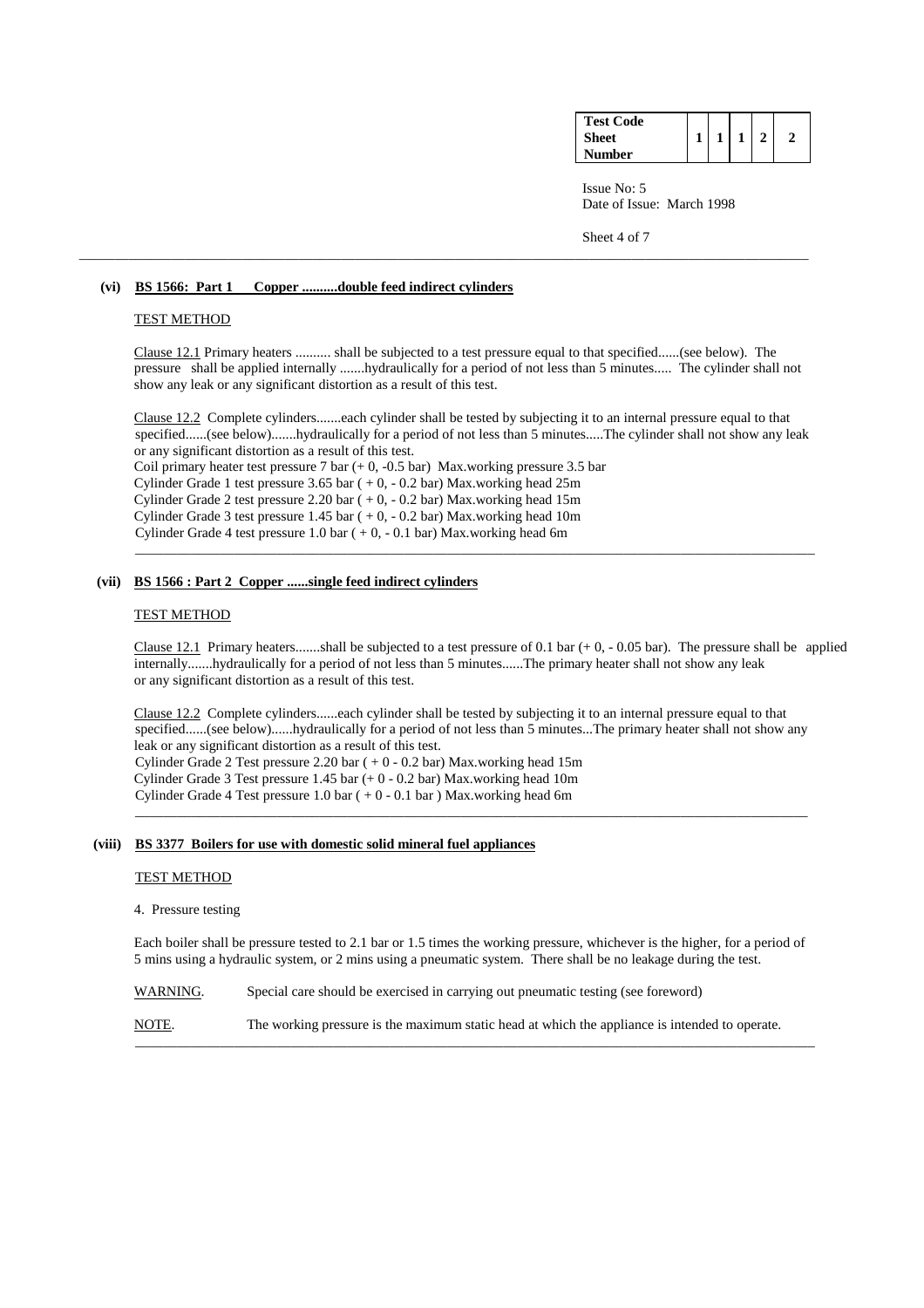| <b>Test Code</b> |  |  |  |
|------------------|--|--|--|
| <b>Sheet</b>     |  |  |  |
| <b>Number</b>    |  |  |  |

 Issue No: 5 Date of issue : March 1998

Sheet 5 of 7

# **(ix) BS 4433 Part 1 Boilers with undergrate ash removal**

# TEST METHOD

1.13 Strength of boiler shells

1.13.3 Routine test. The boiler shall not fail\* when tested hydraulically at a pressure sustained for 5 minutes of:

\_\_\_\_\_\_\_\_\_\_\_\_\_\_\_\_\_\_\_\_\_\_\_\_\_\_\_\_\_\_\_\_\_\_\_\_\_\_\_\_\_\_\_\_\_\_\_\_\_\_\_\_\_\_\_\_\_\_\_\_\_\_\_\_\_\_\_\_\_\_\_\_\_\_\_\_\_\_\_\_\_\_\_\_\_\_\_\_\_\_\_\_\_\_\_\_\_\_\_\_\_\_\_\_\_\_\_\_

| For steel                          | 2 x working pressure |
|------------------------------------|----------------------|
| For cast iron (up to 22 kW output) | 2 x workign pressure |
| with a minimum of 5.2 bar          |                      |

In no case shall the working pressure be less than 1.4 bar.

NOTE: The working pressure is the maximum static head at which the appliance is intended to operate.

 \*The term 'shall not fail' is deemed to imply that the boiler, while under test, shall not show signs of leakage or weakness; furthermore, there should not be significant permanent deformation after the test.  $+1$  bar =10 N/m<sup>2</sup>. \_\_\_\_\_\_\_\_\_\_\_\_\_\_\_\_\_\_\_\_\_\_\_\_\_\_\_\_\_\_\_\_\_\_\_\_\_\_\_\_\_\_\_\_\_\_\_\_\_\_\_\_\_\_\_\_\_\_\_\_\_\_\_\_\_\_\_\_\_\_\_\_\_\_\_\_\_\_\_\_\_\_\_\_\_\_\_\_\_\_\_\_\_\_\_\_\_

# **(x) BS 4433: Part 2 Gravity feed boilers**

### TEST METHOD

# 1.12 STRENGTH OF BOILER SHELLS

1.12.2 Routine test. The boiler shall not fail\* when tested hydraulically at a pressure of :

Steel 2 x working pressure Cast iron (up to 22 kW(75 000 Btu/h) output) 2 x working pressure a minimum of 5.2 bar ( $751bf /in^3$ )

(above 22 kW (75 000 btu/h) output) 6.9 (1001bf/in<sup>2</sup>)

In no case shall the working pressure is the maximum static head at which theappliance is intended to operate.

 $\overline{\phantom{a}}$  ,  $\overline{\phantom{a}}$  ,  $\overline{\phantom{a}}$  ,  $\overline{\phantom{a}}$  ,  $\overline{\phantom{a}}$  ,  $\overline{\phantom{a}}$  ,  $\overline{\phantom{a}}$  ,  $\overline{\phantom{a}}$  ,  $\overline{\phantom{a}}$  ,  $\overline{\phantom{a}}$  ,  $\overline{\phantom{a}}$  ,  $\overline{\phantom{a}}$  ,  $\overline{\phantom{a}}$  ,  $\overline{\phantom{a}}$  ,  $\overline{\phantom{a}}$  ,  $\overline{\phantom{a}}$ 

 \*The term ' shall not fail' is deemed to imply that the boiler, while under test, shall not show any signs of leakage or weakness; furthermore there should not be significant permanent deformation after the test.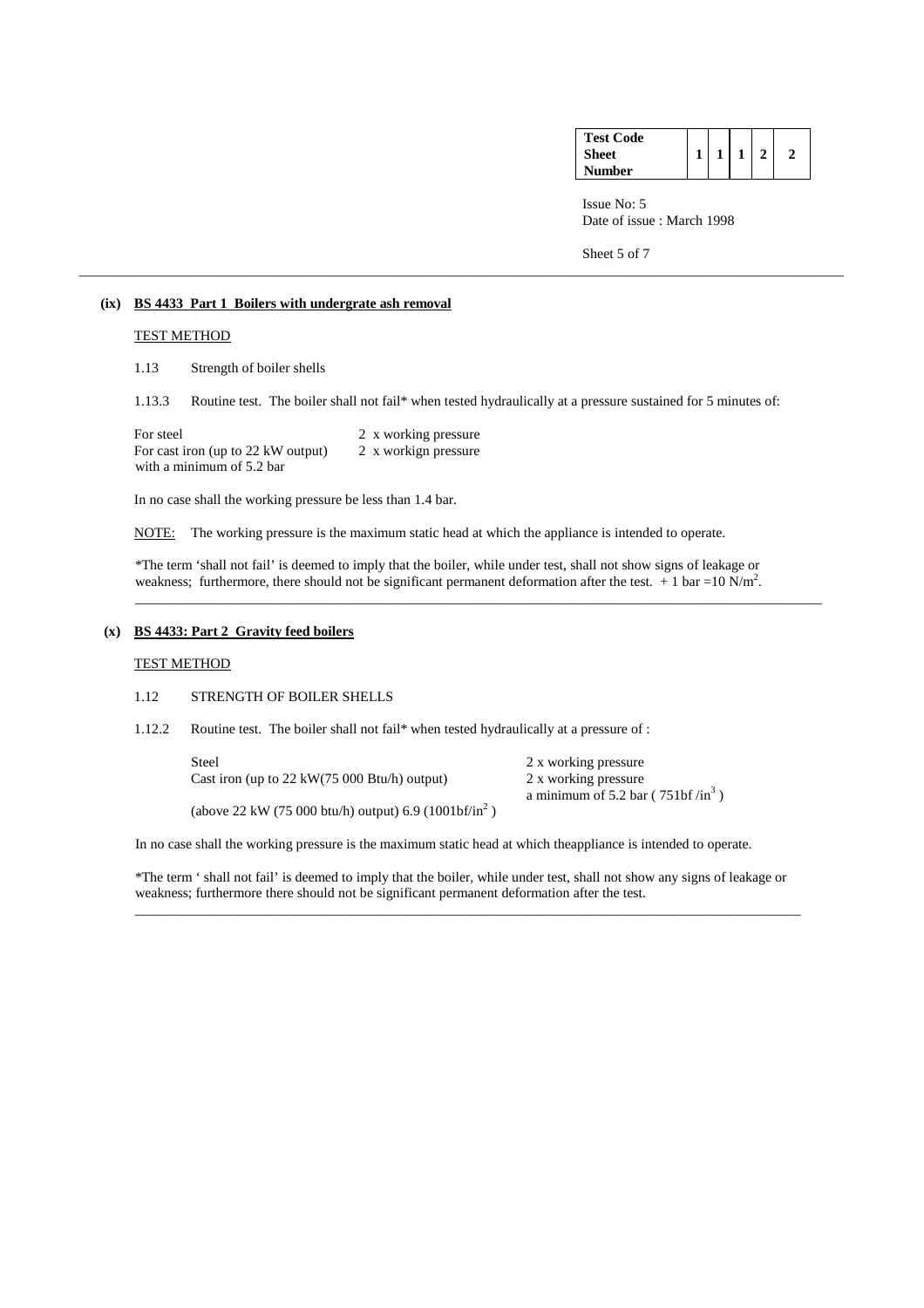| <b>Test Code</b> |  |  |  |
|------------------|--|--|--|
| <b>Sheet</b>     |  |  |  |
| Number           |  |  |  |

 Issue No: 5 Date of issue : March 1998

Sheet 6 of 7

## **(xi) BS 5258: Part 1 Central heating boilers and circulators**

## TEST METHOD

# 7.3 Water soundness

 The manufacturer shall state the maximum pressure to which the appliance can be subjected together with the recommended range of working pressure.

 $\_$  . The contribution of the contribution of the contribution of the contribution of the contribution of  $\mathcal{L}_\mathbf{z}$ 

\_\_\_\_\_\_\_\_\_\_\_\_\_\_\_\_\_\_\_\_\_\_\_\_\_\_\_\_\_\_\_\_\_\_\_\_\_\_\_\_\_\_\_\_\_\_\_\_\_\_\_\_\_\_\_\_\_\_\_\_\_\_\_\_\_\_\_\_\_\_\_\_\_\_\_\_\_\_\_\_\_\_\_\_\_\_\_\_\_\_\_\_\_\_\_\_\_\_\_\_\_\_\_

When tested over a 1 minute period at a water pressure 50% greater than the stated maximum pressure, the appliance shall not leak or show any sign of permanent distortion . An appliance intended for use in a sealed water system shall satisfy these requirements at a water pressure of 4.5 bar.

#### **(xii) BS 5258: Part 7 Storage water heaters**

#### TEST METHOD

#### 8.2 Water soundness

 The manufacturer shall state the maximum pressure to which the appliance can be subjected together with the recommended range of working heads.

When tested over a 5 min period:

 (a) appliances intended to withstand only the head of water they contain (e.g. those with a broken feed) shall not leak when completely filled with water at a maximum working temperature.

 (b) other appliances with inlet water control shall not leak or show any signs of permanent distortion at a pressure to be agreed between the manufacturer and the testing authority.

 (c) appliances intended for connection to a cistern supply shall not leak or show any signs of permanent distortion at a water pressure 50% greater than the stated maximum pressure.

\_\_\_\_\_\_\_\_\_\_\_\_\_\_\_\_\_\_\_\_\_\_\_\_\_\_\_\_\_\_\_\_\_\_\_\_\_\_\_\_\_\_\_\_\_\_\_\_\_\_\_\_\_\_\_\_\_\_\_\_\_\_\_\_\_\_\_\_\_\_\_\_\_\_\_\_\_\_\_\_\_\_\_\_\_\_\_\_\_\_\_\_\_\_\_

# **(xiii) BS 5258: Part 8 Combined appliances gas fire/back boiler**

#### TEST METHOD

## 8.2 Water soundness

 The manufacturer shall state the maximum pressure to which the boiler (or circulator) can be subjected, together with the recommended range of working pressure.

When tested over a 1 min period, the appliance shall not leak or show any sign of permanent distortion at a water pressure 50% greater than the stated maximum pressure.

An appliance intended for use in a sealed water system shall satisfy these requirements at a water pressure of 4.5 bar.

\_\_\_\_\_\_\_\_\_\_\_\_\_\_\_\_\_\_\_\_\_\_\_\_\_\_\_\_\_\_\_\_\_\_\_\_\_\_\_\_\_\_\_\_\_\_\_\_\_\_\_\_\_\_\_\_\_\_\_\_\_\_\_\_\_\_\_\_\_\_\_\_\_\_\_\_\_\_\_\_\_\_\_\_\_\_\_\_\_\_\_\_\_\_